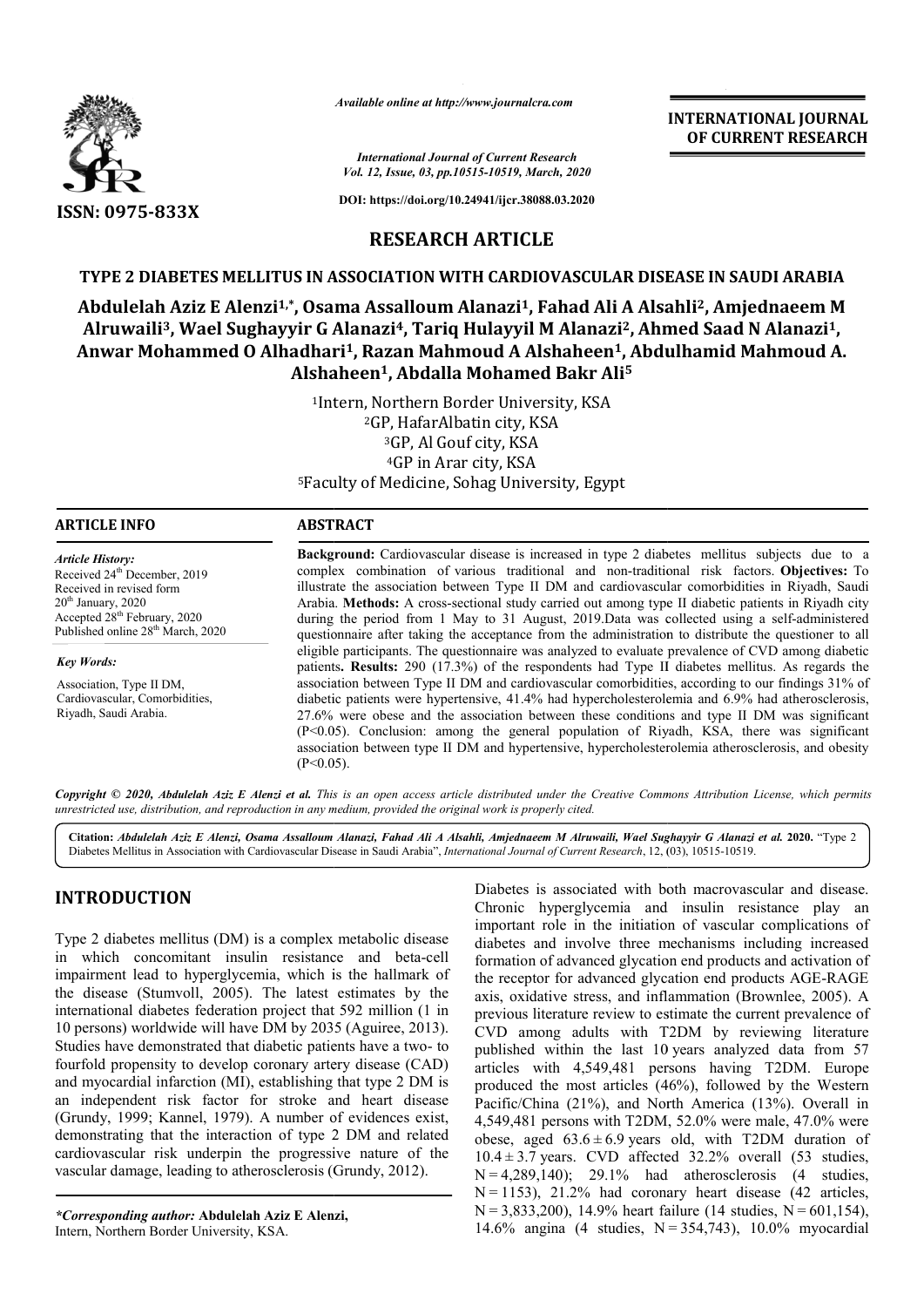infarction (13 studies, N = 3,518,833) and 7.6% stroke (39 studies,  $N = 3,901,505$ . CVD was the cause of death in 9.9% of T2DM patients (representing 50.3% of all deaths) (Einarson, 2018).

**Study objectives:** To illustrate the association between Type II DM and cardiovascular comorbidities in Riyadh, Saudi Arabia.

### **METHODOLOGY**

**Study Design, population, period and sitting:** A crosssectional study carried out among type II diabetic patients among the general population in Riyadh city during the period from 1 May to 31 August, 2019.

#### **Sampling:**

We will calculate our sample size using standard online tools through the following formula  $N = (Z\alpha)^2 \times ((p(1-p))/d^2)$ 

Where:  $n =$  estimated sample size., Z $\alpha$  at 5% level of significance = 1.96,  $d = level of precision and is estimated to$ be  $0.05$ ,  $p =$  prevalence unknown (assumed to be 50%). Hence, the minimum sample size = 284diabetic subjects. The inclusion criterion set out for the study was:

- All participants who were willing to participate
- Aged 18 or more.

#### **While the exclusion criteria for participation included:**

- Subjects that was not intend to participate in the study
- Aged less than 18 years.

**Data collection:** Data was collected using a self-administered online questionnaire after taking the acceptance from the administration to distribute the questioner to all eligible participants. The questionnaire was analyzed to evaluate prevalence of CVD among diabetic patients. The questionnaire was completed and returned to data collectors in the same session. This questionnaire will cover the socio demographic characteristics age (in years), marital state (married, single, divorced, widowed), education level, body weight and height. Another section included questions about the participant's personal experience with the disease. The remaining sections of the questionnaire assessed the risk factors, indications, and prevalence of CVD among diabetic patients.

**Data management and statistical analysis:** Data entry and statistical analyses was performed with (SPSS version 25). In all performed analysis, a significance difference equal to, or smaller than 0.05, was used to determine statistical significance. Descriptive statistics by simple table was presented as frequency and percent of categorical data, numerical data for continuous outcome was presented as mean and standard deviation. Chi square test was used to test the relation between Type II diabetes and the found cardiovascular diseases.

**Ethical considerations:** Our study didn't involve any invasive techniques or tissue/fluid sample collection. There were no incentives or rewards provided and there was no risk imposed on the participants. All questionnaires were submitted anonymously.

Participation was voluntary and acceptance in the participation in the study with a returned and completed questionnaire was taken as consent.

### **RESULTS**

Table (1) shows the socio-demographic characteristics and BMI groups of the participants. 83.3% were male, 43.5% aged between 25 –35 years, 69.0% had university degree of education, and 65.5% were married. As regards the BMI, 35.7% were overweight and 32.7% obese. 290 (17.3%) of the respondents had Type II diabetes mellitus. Table (2) illustrates the association between Type II DM and cardiovascular comorbidities, according to our findings 31% of diabetic patients were hypertensive, 41.4% had hypercholesterolemia and 6.9% had atherosclerosis, 27.6% were obese and the association between these conditions and type II DM was significant (P<0.05). Also, 6.9% had valvular heart diseases, no cases has pericarditis or anemia.

Type 2 diabetes mellitus (DM) is a complex metabolic disease in which concomitant insulin resistance and beta-cell impairment lead to hyperglycemia, which is the hallmark of the disease (Stumvoll, 2005). The latest estimates by the international diabetes federation project that 592 million (1 in 10 persons) worldwide will have DM by 2035 (Aguiree et al., 2013). Studies have demonstrated that diabetic patients have a two- to fourfold propensity to develop coronary artery disease (CAD) and myocardial infarction (MI), establishing that type 2 DM is an independent risk factor for stroke and heart disease (Grundy, 1999; Kannel, 1979). A number of evidences exist, demonstrating that the interaction of type 2 DM and related cardiovascular risk underpin the progressive nature of the vascular damage, leading to atherosclerosis (Grundy, 2012). Diabetes is associated with both macrovascular and disease. Chronic hyperglycemia and insulin resistance play an important role in the initiation of vascular complications of diabetes and involve three mechanisms including increased formation of advanced glycation end products and activation of the receptor for advanced glycation end products AGE-RAGE axis, oxidative stress, and inflammation (Brownlee, 2005).

A previous literature review to estimate the current prevalence of CVD among adults with T2DM by reviewing literature published within the last 10 years analyzed data from 57 articles with 4,549,481 persons having T2DM. Europe produced the most articles (46%), followed by the Western Pacific/China (21%), and North America (13%). Overall in 4,549,481 persons with T2DM, 52.0% were male, 47.0% were obese, aged  $63.6 \pm 6.9$  years old, with T2DM duration of  $10.4 \pm 3.7$  years. CVD affected  $32.2\%$  overall (53 studies, N = 4,289,140); 29.1% had atherosclerosis (4 studies, N = 1153), 21.2% had coronary heart disease (42 articles, N = 3,833,200), 14.9% heart failure (14 studies, N = 601,154), 14.6% angina (4 studies, N = 354,743), 10.0% myocardial infarction (13 studies, N = 3,518,833) and 7.6% stroke (39 studies,  $N = 3,901,505$ . CVD was the cause of death in 9.9% of T2DM patients (representing 50.3% of all deaths) (Einarson, 2007).

### **DISCUSSION**

The incidence of diabetes mellitus (DM) is increasing substantially worldwide.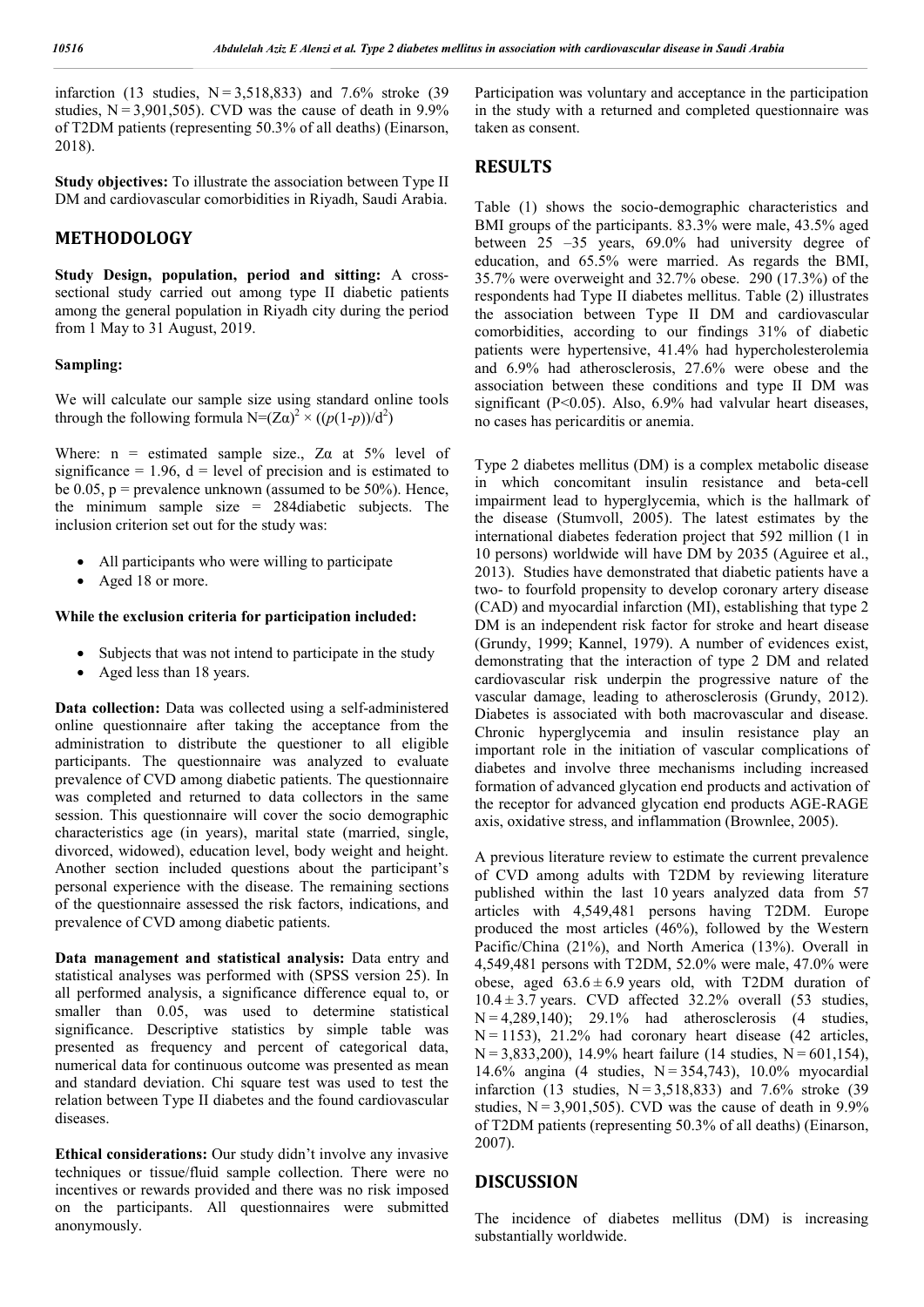| Variables                 | Frequency (N=1680) | Percent           |  |
|---------------------------|--------------------|-------------------|--|
| <b>Sex</b>                |                    |                   |  |
| $\bullet$ Male            | 1400               | 83.3              |  |
| $\bullet$ Female          | 280                | 16.7              |  |
| Age groups                |                    |                   |  |
| $\bullet < = 24$          | 291                | 17.3              |  |
| $•25 -$                   | 729                | 43.5              |  |
| $-35-$                    | 531                | 31.5              |  |
| $\bullet 50+$             | 129                | 7.7               |  |
| <b>Educational</b> level  |                    |                   |  |
| •Primary or illiterate    | 50                 | 3.0               |  |
| •Preparatory or Secondary | 301                | 17.9              |  |
| •University degree        | 1162               | 69.0              |  |
| •Master or PhD            | 168                | 10.1              |  |
| Marital status            |                    |                   |  |
| $\bullet$ Single          | 498                | 29.8              |  |
| •Married                  | 1102               | 65.5              |  |
| •Divorced                 | 70                 | 4.2               |  |
| ·Widowed                  | 1                  | $.6 \overline{)}$ |  |
| Body Mass Index           |                    |                   |  |
| •Underweight              | 6                  | 3.6               |  |
| $\bullet$ Normal          | 47                 | 28.0              |  |
| •Overweight               | 598                | 35.7              |  |
| $\bullet$ Obese           | 552                | 32.7              |  |
| Type II Diabetes          |                    |                   |  |
| $\bullet$ Yes             | 290                | 17.3              |  |
| $\bullet$ No              | 1390               | 82.7              |  |

**Table 1. Socio-demographic characteristics of the participants and BMI groups(n=1680)**

### **Table 2. Association between Type II DM and cardiovascular comorbidities**

| Variables            |               |                  | Type II Diabetes Mellitus | Total (N=1680) | P-value  |
|----------------------|---------------|------------------|---------------------------|----------------|----------|
|                      |               | Yes $(n=290)$    | No $(n=1390)$             |                |          |
| Age group            | $<$ 24        | $\theta$         | 290                       | 290            | 0.001    |
|                      |               | $0.0\%$          | 20.9%                     | 17.3%          |          |
|                      | $25 -$        | 101              | 629                       | 730            |          |
|                      |               | 34.5%            | 45.3%                     | 43.5%          |          |
|                      | $35 -$        | 119              | 411                       | 530            |          |
|                      |               | 41.4%            | 29.5%                     | 31.5%          |          |
|                      | $50+$         | 70               | 60                        | 130            |          |
|                      |               | 24.1%            | 4.3%                      | 7.7%           |          |
| Hypertension         | $\bullet$ Yes | 90               | 50                        | 140            | 0.000    |
|                      |               | 31.0%            | 3.6%                      | 8.3%           |          |
|                      | $\bullet$ No  | 200              | 1340                      | 1540           |          |
|                      |               | 69.0%            | 96.4%                     | 91.7%          |          |
| Hypercholesterolemia | $\bullet$ Yes | 120              | 260                       | 380            | $0.010*$ |
|                      |               | 41.4%            | 18.7%                     | 22.6%          |          |
|                      | $\bullet$ No  | 170              | 1130                      | 1300           |          |
|                      |               | 58.6%            | 81.3%                     | 77.4%          |          |
| Atherosclerosis      | $\bullet$ Yes | 20               | $\boldsymbol{0}$          | 20             | $0.029*$ |
|                      |               | 6.9%             | $0.0\%$                   | 1.2%           |          |
|                      | $\bullet$ No  | 270              | 1390                      | 1660           |          |
|                      |               | 93.1%            | 100.0%                    | 98.8%          |          |
| Cardiomyopathy       | $\bullet$ Yes | $\boldsymbol{0}$ | 10                        | 10             | $0.827*$ |
|                      |               | $0.0\%$          | 0.7%                      | 0.6%           |          |
|                      | $\bullet$ No  | 290              | 1380                      | 1670           |          |
|                      |               | 100.0%           | 99.3%                     | 99.4%          |          |
| Valvular diseases    | $\bullet$ Yes | 20               | 30                        | 50             | 0.206    |
|                      |               | 6.9%             | 2.2%                      | 3.0%           |          |
|                      | $\bullet$ No  | 270              | 1360                      | 1630           |          |
|                      |               | 93.1%            | 97.8%                     | 97.0%          |          |
| Pericarditis         | $\bullet$ Yes | $\mathbf{0}$     | $\mathbf{0}$              | $\overline{0}$ | N/A      |
|                      |               | $0\%$            | $0\%$                     | $0\%$          |          |
|                      | $\bullet$ No  | 290              | 1390                      | 1680           |          |
|                      |               | 17.3%            | 82.7%                     | 100.0%         |          |
| Anemia               | $\bullet$ Yes | $\boldsymbol{0}$ | 200                       | 200            | $0.017*$ |
|                      |               | $0.0\%$          | 14.4%                     | 11.9%          |          |
|                      | $\bullet$ No  | 290              | 1190                      | 1480           |          |
|                      |               | 100.0%           | 85.6%                     | 88.1%          |          |
| Obesity              | $\bullet$ Yes | 80               | 110                       | 190            | $0.006*$ |
|                      |               | 27.6%            | 7.9%                      | 11.3%          |          |
|                      | $\bullet$ No  | 210              | 1280                      | 1490           |          |
|                      |               | 72.4%            | 92.1%                     | 88.7%          |          |
| Age group            | $24$          | $\boldsymbol{0}$ | 290                       | 290            | 0.001    |
|                      |               | $0.0\%$          | 20.9%                     | 17.3%          |          |
|                      | $25 -$        | 101              | 629                       | 730            |          |
|                      |               | 34.5%            | 45.3%                     | 43.5%          |          |
|                      | $35 -$        | 119              | 411                       | 530            |          |
|                      |               | 41.4%            | 29.5%                     | 31.5%          |          |
|                      | $50+$         | 70               | 60                        | 130            |          |
|                      |               | 24.1%            | 4.3%                      | 7.7%           |          |

NA = Not Applicable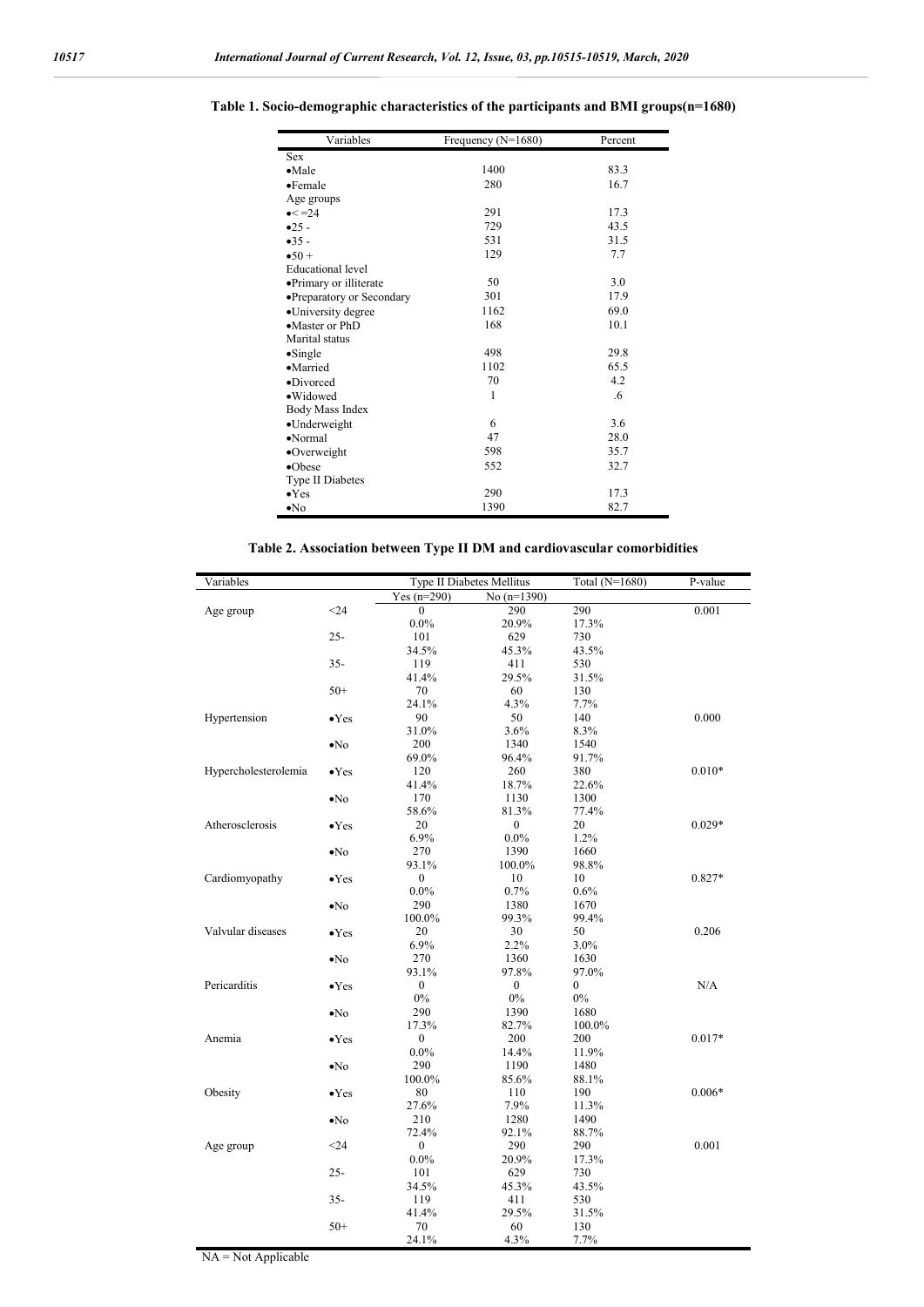Over the past three decades, the global burden of DM has swelled from 30 million in 1985 to 382 million in 2014, with current trends indicating that these rates will only continue to rise (Matheus, 2013). A close link exists between DM and cardiovascular disease (CVD). Cardiovascular disease (CVD) represents a leading health problem worldwide CVD is the most prevalent cause of mortality and morbidity in diabetic populations. CVD death rates in the United States are 1.7 times higher among adults  $(> 18$  years) with DM than those without diagnosed DM, largely due to an increased risk of stroke and myocardial infarction (MI) (Centers for Disease Control and Prevention, 2014). Prospective studies have demonstrated that diabetic patients have a two- to fourfold propensity to develop coronary artery disease (CAD), establishing that type 2 DM is an independent risk factor for stroke and heart disease (Kannel, 1979).

Although the most common forms of type 2 DM and the vast majority of CVD are polygenic, Mendelian forms have also been described for both conditions, in which a single gene mutation can trigger the disease (Grundy, 1999). Currently, a number of evidences exists, demonstrating that the interaction of type 2 DM and related cardiovascular risk underpin the progressive nature of the vascular damage, leading to atherosclerosis, while it is also proved that lifestyle modifications, such as physical activity and weight loss, counteract CVD risk factors in pre-diabetic individuals (Grundy , 2012). Cardiovascular disease is increased in type 2 diabetes mellitus subjects due to a complex combination of various traditional and nontraditional risk factors that have an important role to play in the beginning and the evolution of atherosclerosis over its long natural history from endothelial function to clinical events (International Diabetes Federation 2011). As regardsthe association between Type II DM and cardiovascular comorbidities, according to our findings 31% of diabetic patients were hypertensive, 41.4% had hypercholesterolemia and 6.9% had atherosclerosis, 27.6% were obese and the association between these conditions and type II DM was significant (P<0.05). Also, 6.9% had valvular heart diseases, no cases has pericarditis or anemia. Concerning the age group, 41.4% of diabetic patients aged 35-50 years and 34.5% aged 25-35 years (P<0.05).

In previous studies (International Diabetes Federation 2011; King, 1995; Qin, 2012), it was reported that the prevalence of diabetes washigher in patients aged 45–64 years and in those who had afamily history of DM (International Diabetes Federation 2011; King, 1995; Qin, 2012). Contrary to our finding, theauthors (International Diabetes Federation 2011; Qin, 2012) reported that diabetes was predominant inwomen. However, our results are consistent with those ofother authors who also reported diabetes to be more frequentin men (Azimi-Nezhad, 2008; Logue, 2011; Lipscombe, 2007; Choi, 2009; Logue, 2011). Findings of previous studies (Tang, 2003; Bay, 2007), including a study conducted on Saudi patients(22), also showed a direct relationship between BMI anddiabetes. The increasing incidence of DM in the Saudipopulation has been linked to obesity, which is a consequence of major sociocultural and lifestyle changes. Previous study found anincreasedprevalence of hypertensionindiabetic persons is similar to those reported in other studies (Bakhotmah, 2013; Abdella, 1998; James, 2014). It has been shown that although both hypertension and diabetes occur independently, they are known to exacerbate each other (James, 2014).

Saudi study reported that; cases were more likely than controls to be men  $(5X<0.0001)$ , less educated  $(5X<0.0001)$ , natives of eastern Saudi Arabia  $(5X<0.0001)$ , retired  $(5X<0.0001)$ , lower-salaried  $(5X<0.0001)$ , or married or divorced  $(5X<0.0001)$ . By univariate analysis cases were likely to be current smokers ( $P < 0.0001$ ), hypertensive ( $5X < 0.0001$ ), or overweight/obese  $(5X<0.0001)$   $(26)$ .

### **Conclusion**

Among the general population of Riyadh, KSA, there was significant association between type II DM and hypertensive, hypercholesterolemia atherosclerosis, and obesity (P<0.05).

## **REFERENCES**

- Abdella, N., Al Arouj, M., Al Nakhi, A., Al Assoussi, A. and Moussa, M. 1998. "Non-insulin-dependent diabetes in Kuwait: prevalence rates and associated risk factors, "Diabetes Research and Clinical Practice, vol. 42, no. 3, pp. 187–196.
- Aguiree F., Brown A., Cho NH., Dahlquist G., Dodd S., Dunning T., Hirst M., Hwang C., Magliano D., Patterson C. 2013. IDF Diabetes Atlas.
- Azimi-Nezhad, M., Ghayour-Mobarhan, M., Parizadeh M. R. et al. 2008. "Prevalence of type 2 diabetes mellitus in Iran andits relationship with gender, urbanisation, education, maritalstatus and occupation, Journal,vol.49,no.7, pp. 571–576.
- Bakhotmah, B. A. 2013. "Prevalence of obesity among type 2 diabeticpatients: non-smokers housewives are the most affected inJeddah, Saudi Arabia, "Open Journal of Endocrine and MetabolicDiseases,vol.3,pp.25–30.
- Bays, H.E., Chapman, R.H., Grandy, S. and Shieldinvestigators' Group, "The relationship of body mass index todiabetes mellitus, hypertension and dyslipidaemia: comparisonof data from two national surveys, "International Journal of Clinical Practice,vol.61,no.5,pp.737–747,2007, Erratumin International Journal of Clinical Practice,vol.61,no.10,pp.1777-1778, 2007.
- Brownlee M., 2005. The pathobiology of diabetic complications: a unifying mechanism. *Diabetes*. 54:1615– 1625.
- Centers for Disease Control and Prevention. National diabetes statistics report: Estimates of diabetes and its burden in the United States, 2014. Atlanta, GA: US Department of Health and Human Services, 2014
- Choi, Y.J., Kim, H.C., Kim, H.M., Park, S.W., Kim, J. and Kim, D.J. 2009. "Prevalence and management of diabetes in Korean adults:Korea national health and nutrition examination surveys 1998–2005,"Diabetes Care,vol.32,no.11,pp.2016–2020.
- Einarson TR., Acs A., Ludwig C., Panton UH. 2018. Prevalence of cardiovascular disease in type 2 diabetes: a systematic literature review of scientific evidence from across the world in 2007-2017. *Cardiovasc Diabetol*. 2018;17(1):83. Published Jun 8. doi:10.1186/s12933-018- 0728-6
- Grundy SM. 2012. Pre-diabetes, metabolic syndrome, and cardiovascular risk. *J Am Coll Cardiol.,* 59:7. doi:10.1016/j.jacc.2011.08.080